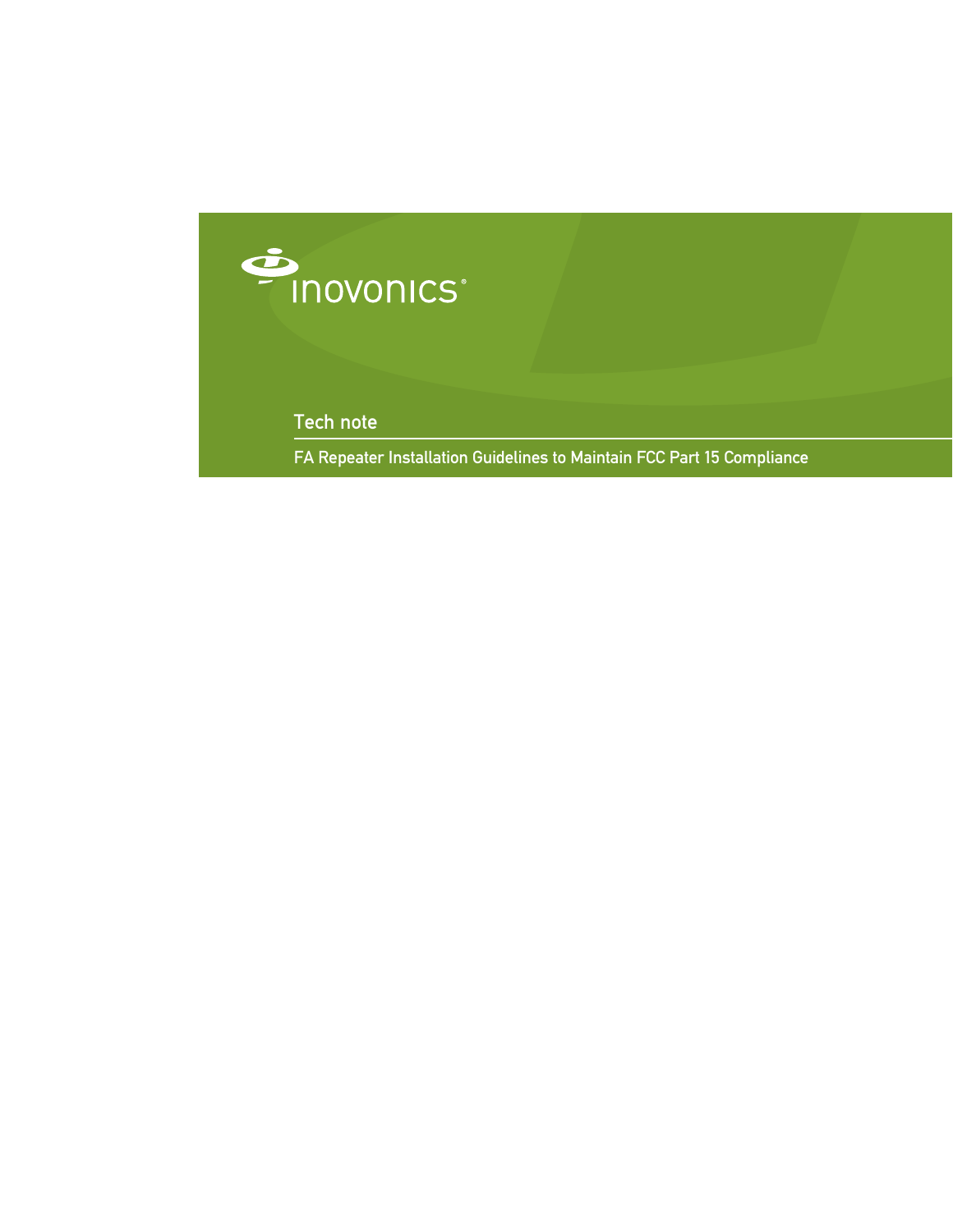## **Introduction**

Inovonics FA repeaters must be installed properly to ensure FCC part 15 compliance. This tech note provides installation guidelines for FA repeaters.

## **Antenna Position**

### **Ensure Antenna is Straight**

Ensure the wire antenna is straight as shown in Figure 1.





The FA repeater will not function properly if the antenna is bent as shown in Figure 2.



**Figure 2** Bent FA repeater antenna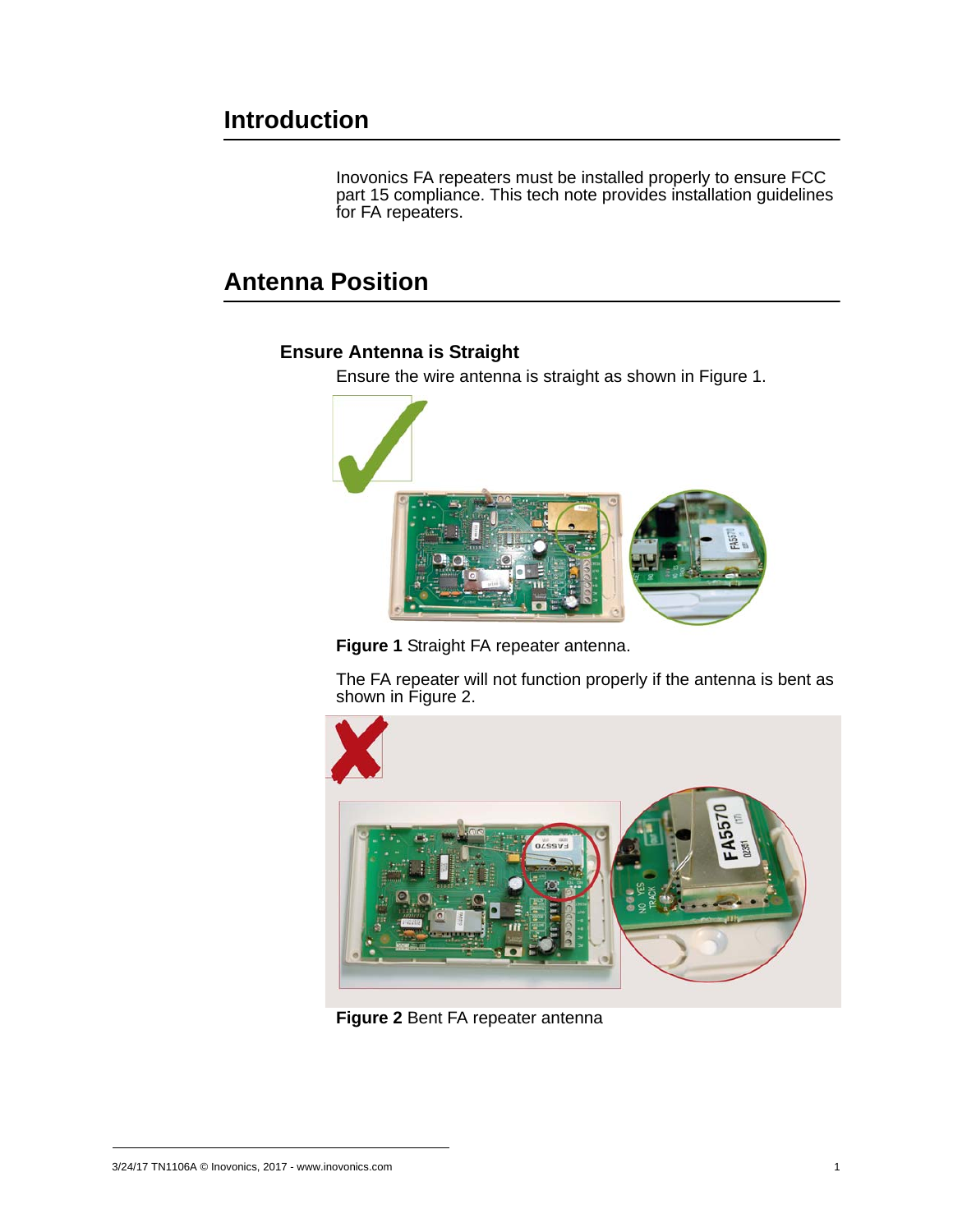### **Ensure Antenna is Free of All Other Components**

Ensure the wire antenna is free of all other components, as shown in Figure 3.



**Figure 3** Unobstructed FA antenna.

The FA repeater will not function properly if the antenna is obstructed by other components as shown in Figure 4.





**Figure 4** FA antenna obstructed by board component.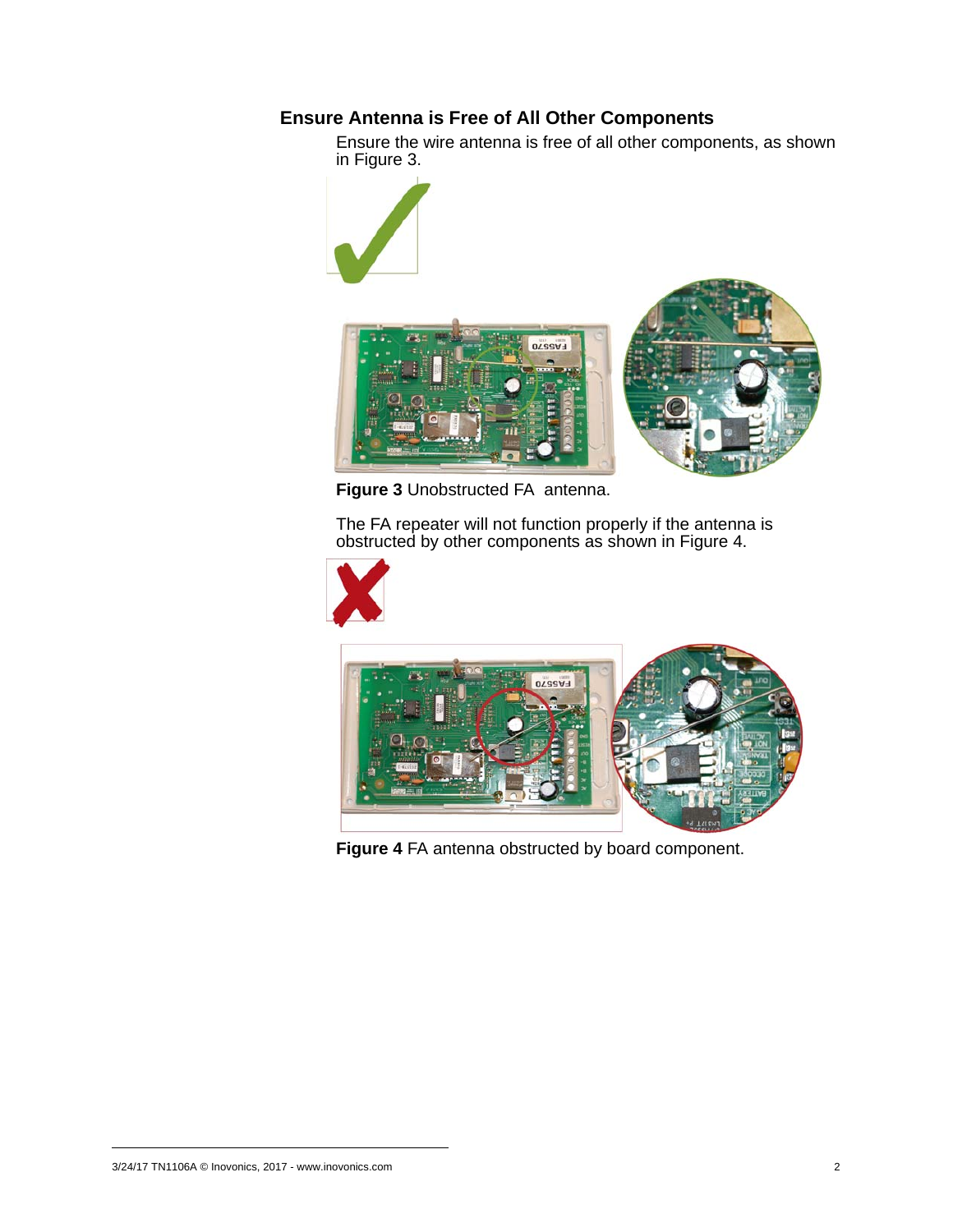#### **Ensure Antenna is Properly Angled**

Ensure the antenna is angled vertically so that it touches the housing cover of the FA repeater when the housing cover is seated, as shown in Figure 5.



**Figure 5** Properly angled FA antenna.

The FA repeater will not function properly if the antenna is flattened as shown in Figure 6.



**Figure 6** Flattened FA antenna.